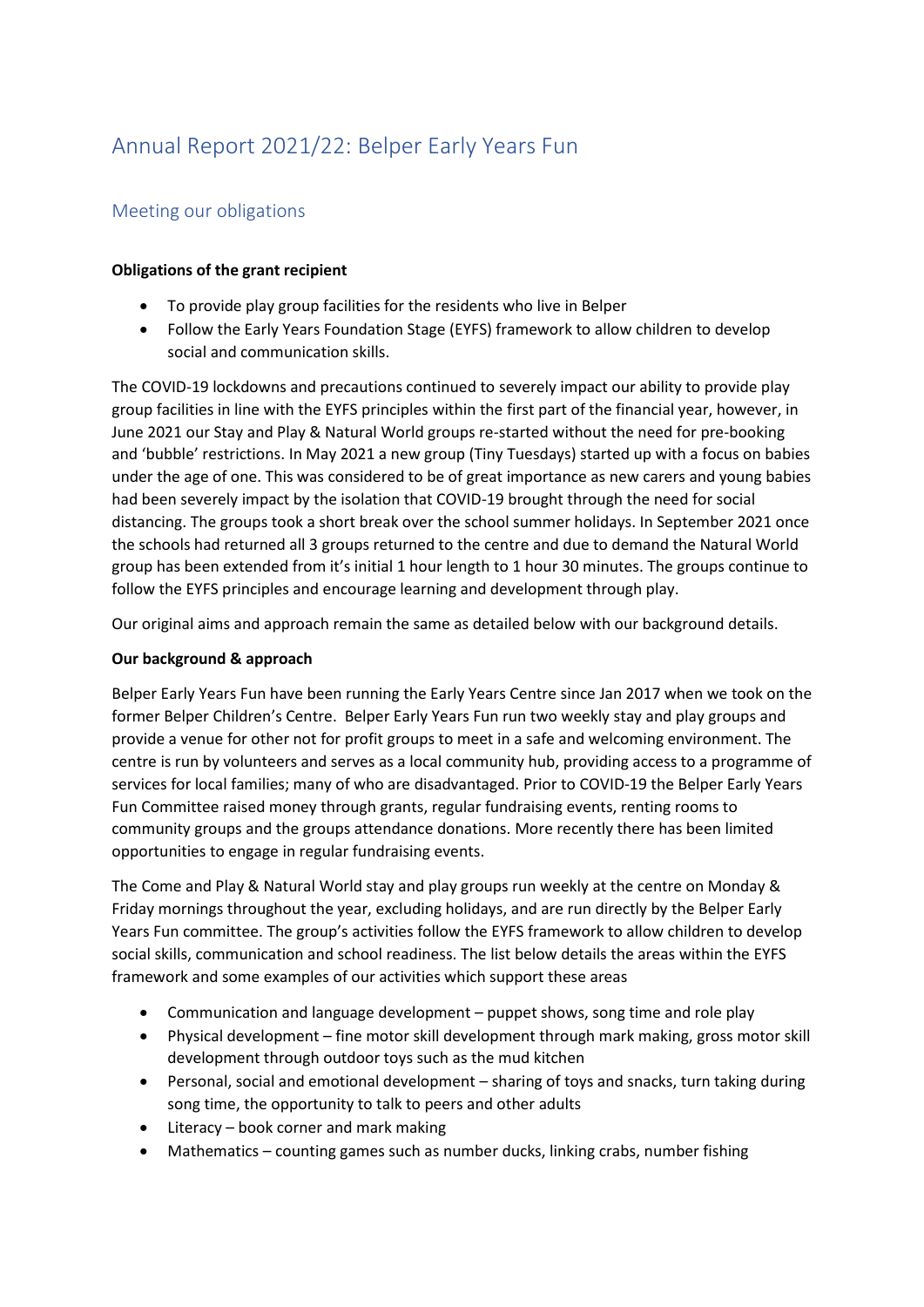- Understanding the world role play games such as small world toys, the train tack and themed activities which mark different celebrations and events throughout the year
- Expressive art and design craft activities, drawing, playdoh and baking.

### Grant finances

In many areas our expenditure has remained broadly similar despite the COVID-19 lockdowns as many of our costs are static rather than being related to usage. The table below details the funds we were granted, what we have spent and what we would like to apply for to cover 2022/23. The assumptions made and further explanatory comments are shown below the table.

|                    | <b>Insurances</b> | Gas     | Electricity | <b>Servicing</b> | Rent    | <b>Total</b> | Grant c/f | <b>Total less</b> |
|--------------------|-------------------|---------|-------------|------------------|---------|--------------|-----------|-------------------|
|                    |                   |         |             | & Alarm          |         |              |           | grant c/f         |
| Grant              | £327.60           | £680.39 | £550.00     | £859.32          | £100.00 | £2,517.31    | £741.04   | £1,776.27         |
| provided           |                   |         |             |                  |         |              |           |                   |
| <b>Expenditure</b> | £321.48           | £367.09 | £564.66     | £755.28          | £0.00   | £2,008.51    |           |                   |
| 2021/22            |                   |         |             |                  |         |              |           |                   |
| <b>Request for</b> | £337.55           | £680.39 | £590.00     | £765.28          | £100.00 | £2,473.22    | £508.80   | £1,964.42         |
| 2022/23            |                   |         |             |                  |         |              |           |                   |

**Expenditure for 2021/22:** Based on actuals and estimates for the remainder of the year. Areas such as insurances which are paid on a monthly basis by splitting the annual bill have simply been added in as they will appear in future direct debits. Areas with variable monthly costs such as gas and electricity have been based on an estimate which we have assumed will be higher over the winter months and with our new increased usage.

#### **Assumptions for the 2022/32 request:**

**Insurances:** Request based on this year plus inflation of 0.5%

**Gas:** We have not been using the central heating as much during the closures, which were in the earlier and colder part of the year and therefore our costs have reduced. We have put in a request at the same level as the figures which were used in the original grant request. This is based on the assumption that we will be utilising the heating in 2022/23 and our contract remains the same; fortunately, we remain within a fixed price deal for the 2022/23 financial year.

**Electricity:** Our expenditure remains broadly similar to our projections. Fortunately, we remain within a fixed price deal for 2022/23 financial year and do not therefore expect to see a significant uplift in costs. The increase in usage associated with a full year's opening has been estimated to give the figure requested for 2022/23.

**Servicing and alarm:** These costs were lower than our estimate reflecting the fact that we have not needed to replace any alarm sensors yet within this year. The small increase in request compared to actuals reflects that the prices have increased incrementally in the previous period.

**Rent:** DCC have previously stated that our annual rent will be £100pa and we have been in the process of finalising the contract with them for some time. This charge has not been made for